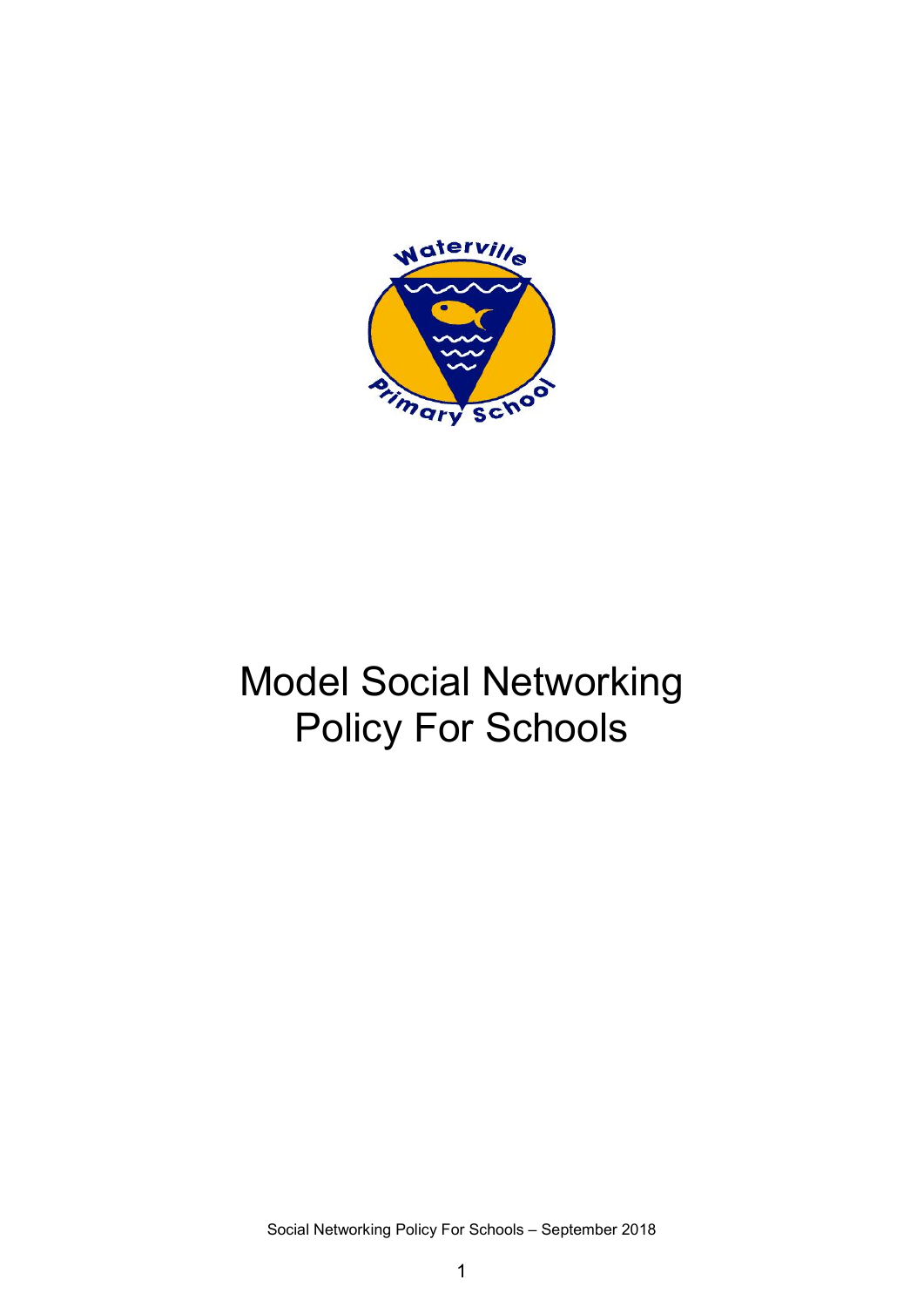

# MODEL SOCIAL NETWORKING POLICY FOR SCHOOLS

This document sets out the policy of Waterville Primary School on the use of computer based social networking communication and aims to set clear expectations of professional behaviour when engaging in such activities.

# Introduction

- 101 Social networking and its development has become, in recent years, an increasingly important feature of modern communication between individuals, but also in terms of business and organisational communication. The expansion of such networks on the internet has transformed ways we interact and the school views this as a positive opportunity for closer communication with parents and other stakeholders within the community.
- 102 Though this technology brings with it new and exciting methods of communication, it also brings with it increasing risks relating to appropriate usage. It is therefore important that as a school we develop systems to safely embrace this technology when engaging with our stakeholders in the community, as part of an effective communication strategy. It is therefore important that we balance activities to take into account legal requirements, the reputation of the school and our partners and ensure that any activities are within agreed principles.
- 103 This policy has therefore been developed to accompany the school's E Strategy as agreed by the Governing Body. Though this latter strategy concentrates on the development of social media and networking within a Teaching & Learning related environment, this specific policy has been adopted to offer additional clarity in relation to personal usage, both within and outside of school.

# Defining social networking

201 For the purpose of this policy, social networking can be defined as<sup>1</sup>:

"Web-based services that allow individuals to (1) construct a public or semi-public profile within a bounded system, (2) articulate a list of other users with whom they share a connection, and (3) view and traverse their list of connections and those made by others within the system."

 $\overline{a}$ 

<sup>&</sup>lt;sup>1</sup> Boyd and Ellison: Journal of Computer Mediated Communication (2007)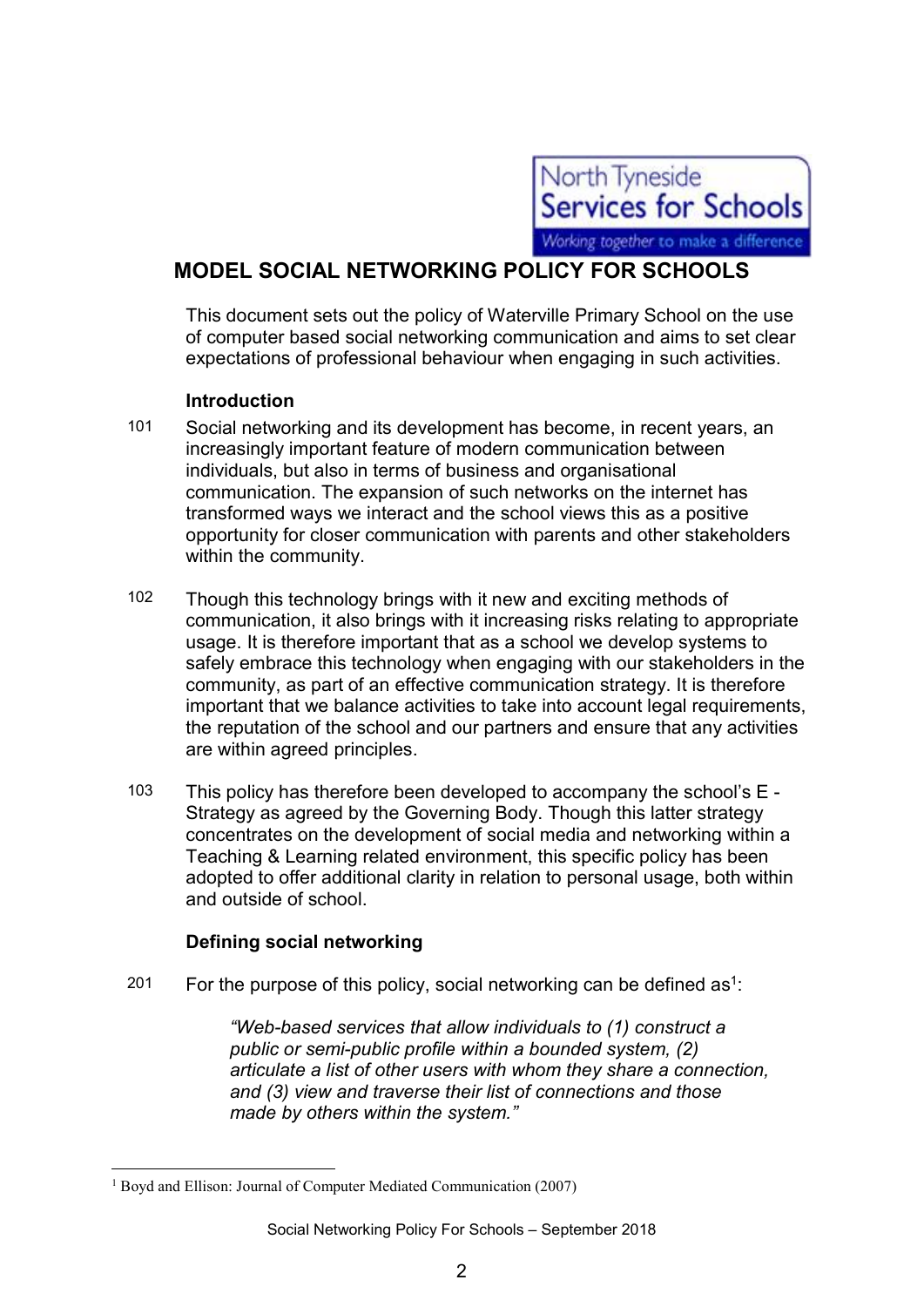- 202 This definition is commonly used to include websites which allow people to interact with each other in some way – by sharing information, opinions, knowledge and interests, examples evidenced by ACAS include:
	- Facebook a social networking service where users create personal profiles, add other users as friends and exchange messages.
	- Twitter a micro blogging service enabling its users to send and read publicly visible messages called tweets and subscribe to other users' tweets.
	- LinkedIn a business-related social networking site mainly used for professional networking.
	- MySpace an online community of users' personal profiles. These typically include photographs, information about personal interests and blogs.
- 203 This list is not exhaustive and would include other web based services such as blogs, message boards, photo document and video sharing websites and micro blogging services.

# Aims & Objectives

- 301 The purpose of this policy is to ensure that personal usage of social networking sites promotes safer working practice and in doing so will minimise the risk of misplaced or malicious allegations made against workers within school. It will also act as a preventative measure in relation to workers misusing their position of trust and in doing so reduce the potential risk to the school (both legal and to its reputation) and to workers within school through a requirement that workers follow an agreed set of principles in their usage of social networking.
- 302 In addition it will ensure clarity between information issued on behalf of the school by a worker (covered by the school E-Strategy) and information released through general usage of social networking sites.

#### Scope

- 301 This document will be made available to all workers (as defined below) engaged in school who will then be expected to familiarise themselves with the principles covered within this policy. Where these principles are not adhered to then the school reserve the right to take appropriate action, in the following manner:
	- Where they are an employee reference may be made to the school disciplinary policy and procedure to determine appropriate action.
	- Where they are an agency worker reference may be made to the agency for their withdrawal and a request made for the agency to

Social Networking Policy For Schools – September 2018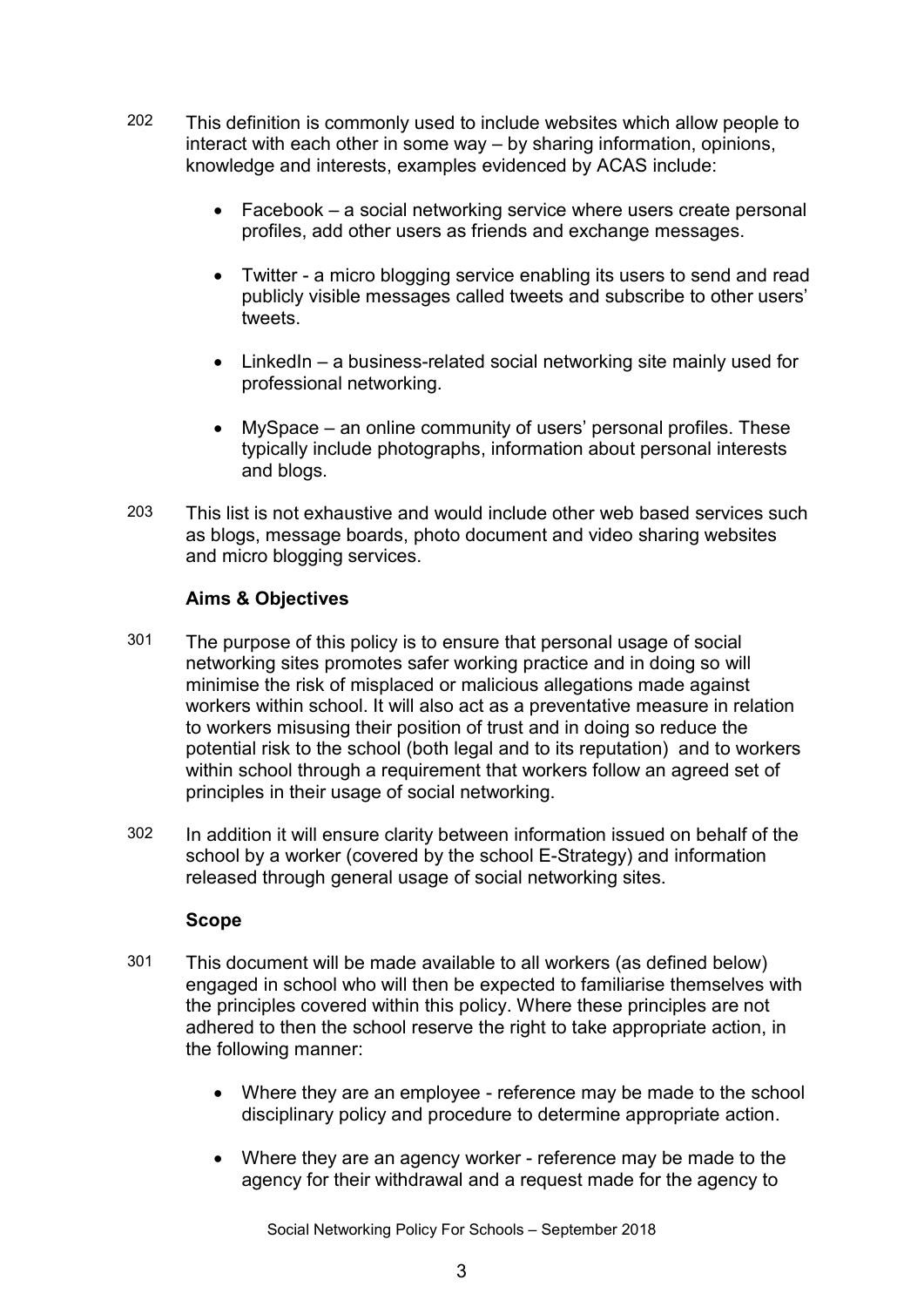consider its own procedures relating to conduct.

- Where they are acting under a "contract for service" reference may be made to the obligations within the relevant contract with the school.
- 302 This document does not replace or take priority over advice relating to other policies issued around safeguarding or IT security issues (email, ICT and data protection policies), but is intended to both supplement and complement any such documents.
- $303$  This policy should also be read in conjunction with the schools e- strategy<sup>2</sup>, together with the following school documentation:
	- IT security and fair usage policy
	- Equality policy
	- Child protection policy
	- Disciplinary policy and procedures
	- Guidance on Cyberbullying
	- Guidance for Safer Working Practice for Adults who Work with Children and Young People
	- Guidance relating to the school e-strategy
	- Staff Code of conduct
- 304 Whilst every attempt has been made to cover a wide range of situations, it is recognised that this policy cannot cover all eventualities. There may be times when professional judgements are made in situations not covered, or which directly contravene the standards outlined in this document. It is expected that in these circumstances workers in school will always advise the Headteacher of the justification for any such action already taken or proposed. Headteachers will in turn seek advice from the School Link HR Advisor where appropriate.

#### **Principles**

 $\overline{a}$ 

- 401 Though use of social networking sites not related to school based activities does not require approval, it is expected that workers covered by this policy will follow the following principles while engaged in such activities:
	- Where it is intended to use social networking sites for an activity on

<sup>&</sup>lt;sup>2</sup> Schools have been provided with documentation from the school improvement team relating to resources needed to develop a school based e-strategy. Included in these resources available to school, for a limited period, will be the availability of an external e-strategy audit by the northern grid for learning.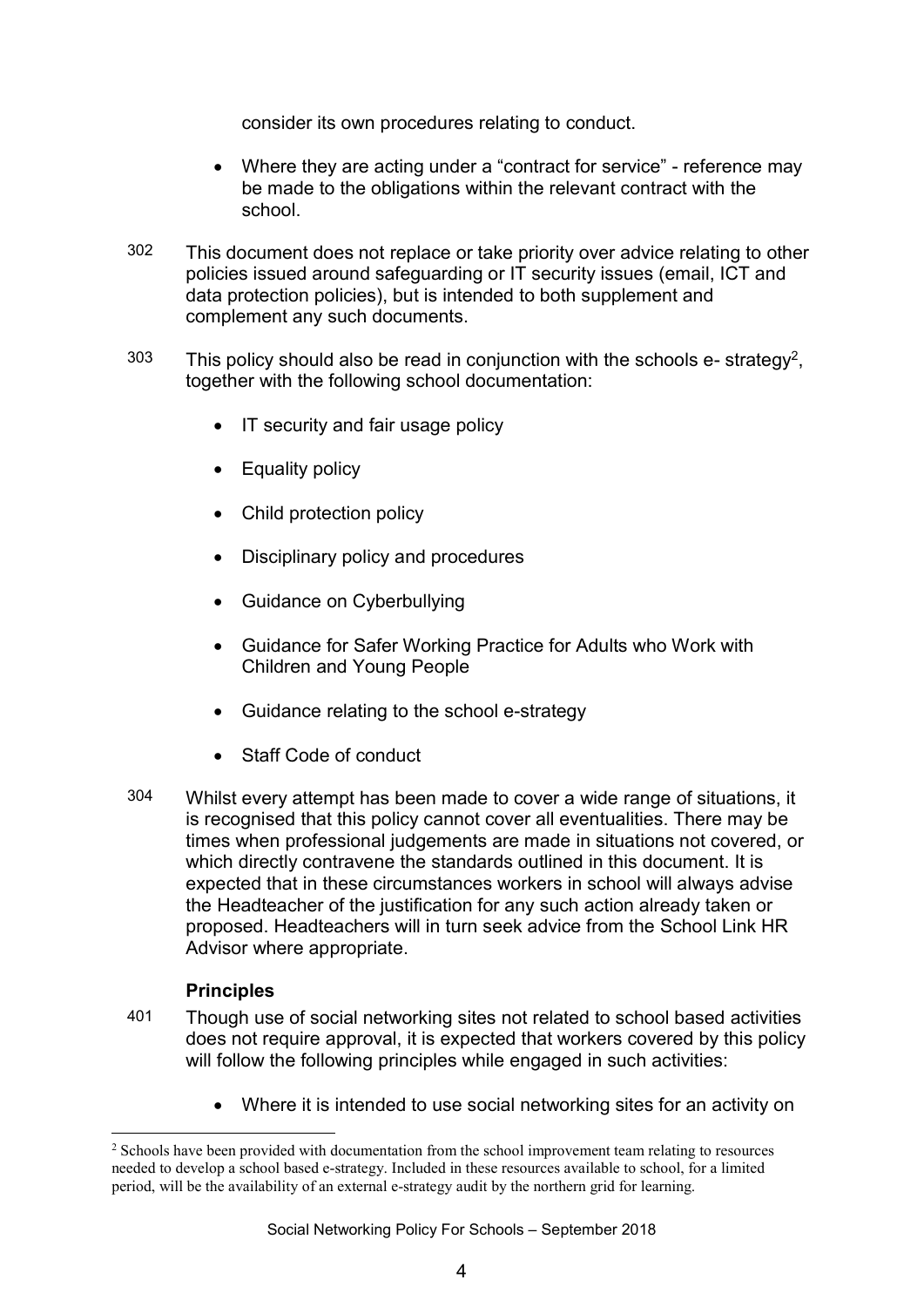behalf of school, you should ensure you have received approval from a member of the SMT prior to undertaking such activities.

- Communication between adults and pupils by whatever method, should take place within clear and explicit professional boundaries as agreed by the school SMT (e.g. the school based Learning Platform), conforming with the requirements of equalities legislation in such communications. Any digression from such boundaries should be reported to your line manager.
- Personal use of the internet, including access to social networking sites, will be permitted on designated school based equipment (where available) either before or after work or during designated lunch periods. Non work related access during work time is not permitted unless prior approval has been granted by a member of the SMT. Usage should not involve any breach of copyright, or promote any financial, commercial, business, or political interests.
- All workers, particularly those new to the school setting, should review their social networking sites when they join the school to ensure that information available publicly about them is accurate and appropriate (e.g. photographs that may cause embarrassment to themselves and the school if they are published outside of the site).
- Confidentiality needs to be considered at all times through ensuring workers do not release any confidential information about themselves, the school or its partners, pupils or other stakeholders within the community.
- Assigning a school pupil as a 'friend' on their social networking page is prohibited, and caution should be taken regarding becoming 'friends' with ex-students where siblings continue to attend the school. In addition workers should never use, access, or become a "friend" of the social networking pages of pupils on the roll of the school.
- Workers who comment upon policies relating to school should highlight their connection to the school, making it clear that comments are their own personal views/opinions and not representative of those of the school unless such comment has received prior approval by a member of SMT.
- When using social media sites, when not in use for school business, you should refrain from using work based e-mail contact address (such as .northtyneside.gov.uk or ntlp.gov.uk) or the school logo unless prior approval has been granted by the school SMT.
- While commenting within social networking sites, remarks must never be derogatory, offensive, reflect negatively on your professionalism, or have the potential to bring the school into

Social Networking Policy For Schools – September 2018